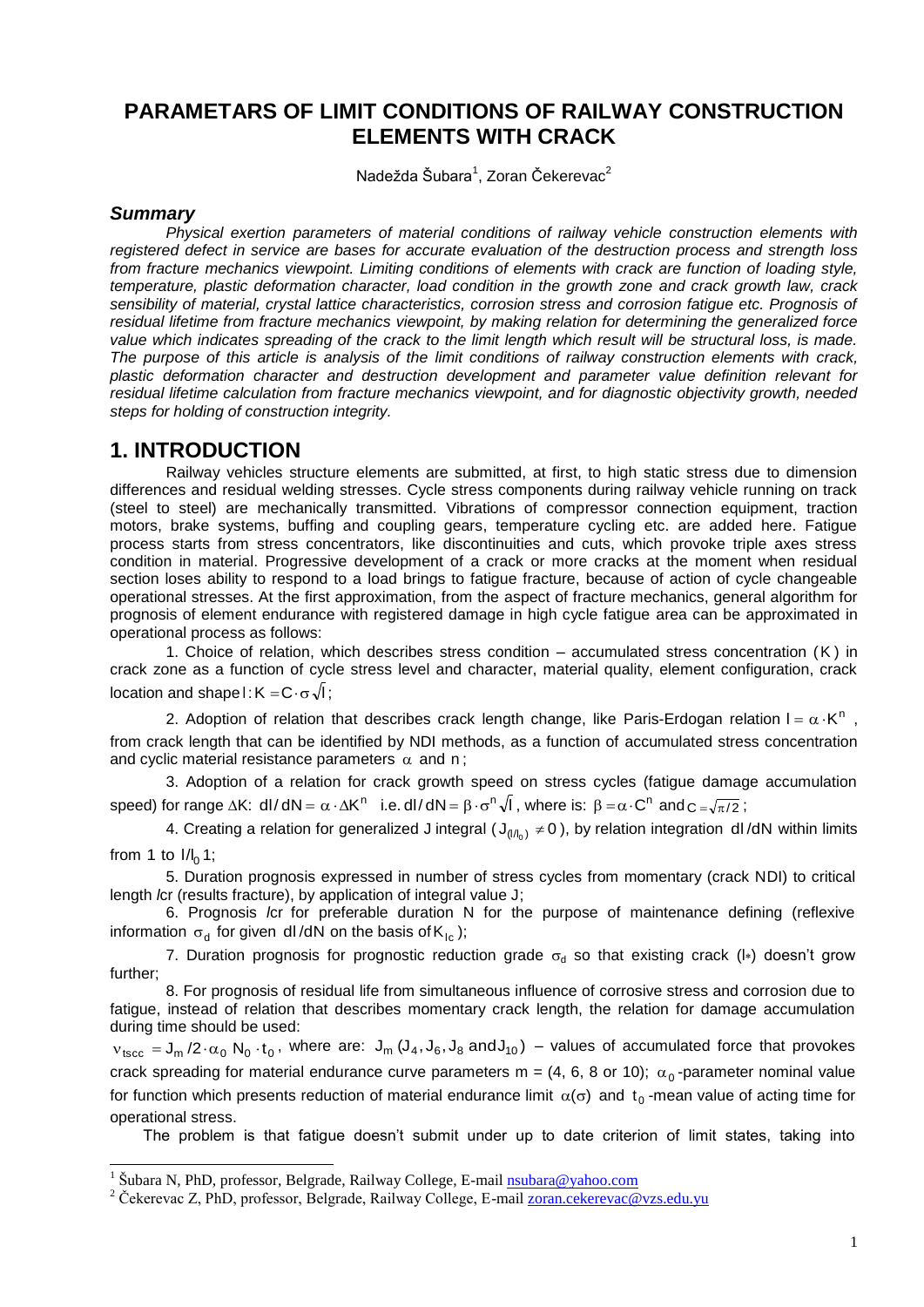consideration that allowed fatigue strength in the area of engineering construction submitted to variable strains, is lower from limit state. At high cyclic fatigue is far lower. And at low cyclic slightly lower, but in the domain of plastic deformation. At endurance prognosis for problem solution it is necessary to analyze changes in elements with damage which causes limit states.

## **2. LIMIT STATE CAUSES IN ELEMENTS WITH CRACK**

Changes in elements with crack that because limit states in theirs first approximation are defined by: stress state in crack growth zone and growth law, material strength – sensitiveness to cracks, material crystal lattice characteristics, corrosive stress and corrosive fatigue.

To stress state objectivity, in the crack growth zone, can be contributed by inputting influences of material nonlinear deformability effects, adjustment to sharp cracks, punctuality of influence of the plastic deformation spreading zone etc. General condition of material destruction (1) with existing damage with limited size, for the general load case in conditions of flat deformation, defines values for allowed stress concentration strength round the crack tip, i.e. the elliptic surface of limited crack fracture toughness (fig.). Strength measures for stress singularity for the all deformation shapes (according to Griffith: an energy to crack surface unit, necessary for formation of the new fracture surface behind the crack tip), are limited by the surface of limit fracture toughness of a crack.

 $\frac{1.4 \text{ m}}{K_{\text{IIIC}}}$  = 1 K K K K  $K_{\parallel}$ <sup>2</sup>  $(K_{\parallel}$ <sup>2</sup>  $(K_{\parallel}$ <sup>2</sup> IIIc  $\frac{2}{1}$  $(K_{\text{III}}$ IIc  $\frac{2}{1}$  $\left(\frac{K_{\parallel}}{1} \right)$ Ic  $\frac{1}{K}$  +  $\frac{N_{\text{II}}}{K_{\text{II}}}$  +  $\frac{N_{\text{III}}}{K_{\text{III}}}$  = J J. L L  $\Bigg\vert^{2} + \Bigg($ J J.  $\mathbf{I}$ L  $\Bigg\}$  +  $\Bigg($ J J. L L  $\left(\frac{K_{\rm L}}{M_{\rm L}}\right)^2 + \left(\frac{K_{\rm H}}{M_{\rm L}}\right)^2 + \left(\frac{K_{\rm H}}{M_{\rm L}}\right)^2 = 1$  (1) *Fig. Material deterioration elliptic surface*

a) Evaluation for resistance to fracture at the condition of non destruction, is directly defined from the general destruction condition (1): for quasi-clean tearing in the conditions of flat deformation  $K_1 \leq K_{lc}$ , or  $K_1 \leq K_c$ ; in conditions of stress flat state; and analogously; for quasi-clean sliding in a plain,  $\mathsf{K}_{\rm{II}}\leq\mathsf{K}_{\rm{Ilc}}$ ; and for quasi-clean share, $\mathsf{K}_{\rm{III}}\leq\mathsf{K}_{\rm{IIlc}}.$ 

b) Direction of possible destruction from the condition (1) can be determined with previous definition about basic laws for influence of main causes to crack growth and they are:

- stress trajectory in plastic zone and its expected maximum for the condition that the crack growth direction is normal to the direction of maximum normal stresses action.

- Shape of plastic zone by application of plastic criteria: -maximum tangential stresses or limit energy criterion for shape change.

It is emphasised that with larger element thickness, under the state conditions when plastic and stress zones have flat deformation, stress concentration rapidly grows in plastic zone (round circle opening  $\sigma_y = 3\sigma_T$ , and

plastic zone diameter is even 9 times smaller).

Material sensitiveness to cracks can be easily defined through factors that control fracture due to fatigue: level of acting  $\sigma_d$  stress, critical crack lengthl<sub>cr</sub>, fracture toughness at flat deformation K<sub>Ic</sub>, and influence of local residual stresses, temperature, parameter values as a function of material fracture toughness with the flat deformation etc.





*Fig.3. Influence of local residual stresses near weld*

Figure 2 shows an effect when applying material with higher strength values against fracture "B". Actual stress can be equalized with achieved stress on small range, in ranges of high residual stresses, so l<sub>cr</sub> should be defined for  $\sigma_T$  instead for  $\sigma_d$ , ( $I_0 = I_{cr}$ ). When both, basic metal and welded metal, are strong enough (for instance material "B" fig.2), l<sub>cr</sub> is also satisfactory for totally achieved load. At loading with material fatigue, taking into consideration that the crack can grow outside a zone of residual stress, l<sub>cr</sub> should be defined on the level of  $\sigma_d$ , because it is not material constant, but  $\sigma_d$ , function. This doesn't apply to state structures with initial load – (monocle wheels), i.e. crack dullness caused by high residual stresses.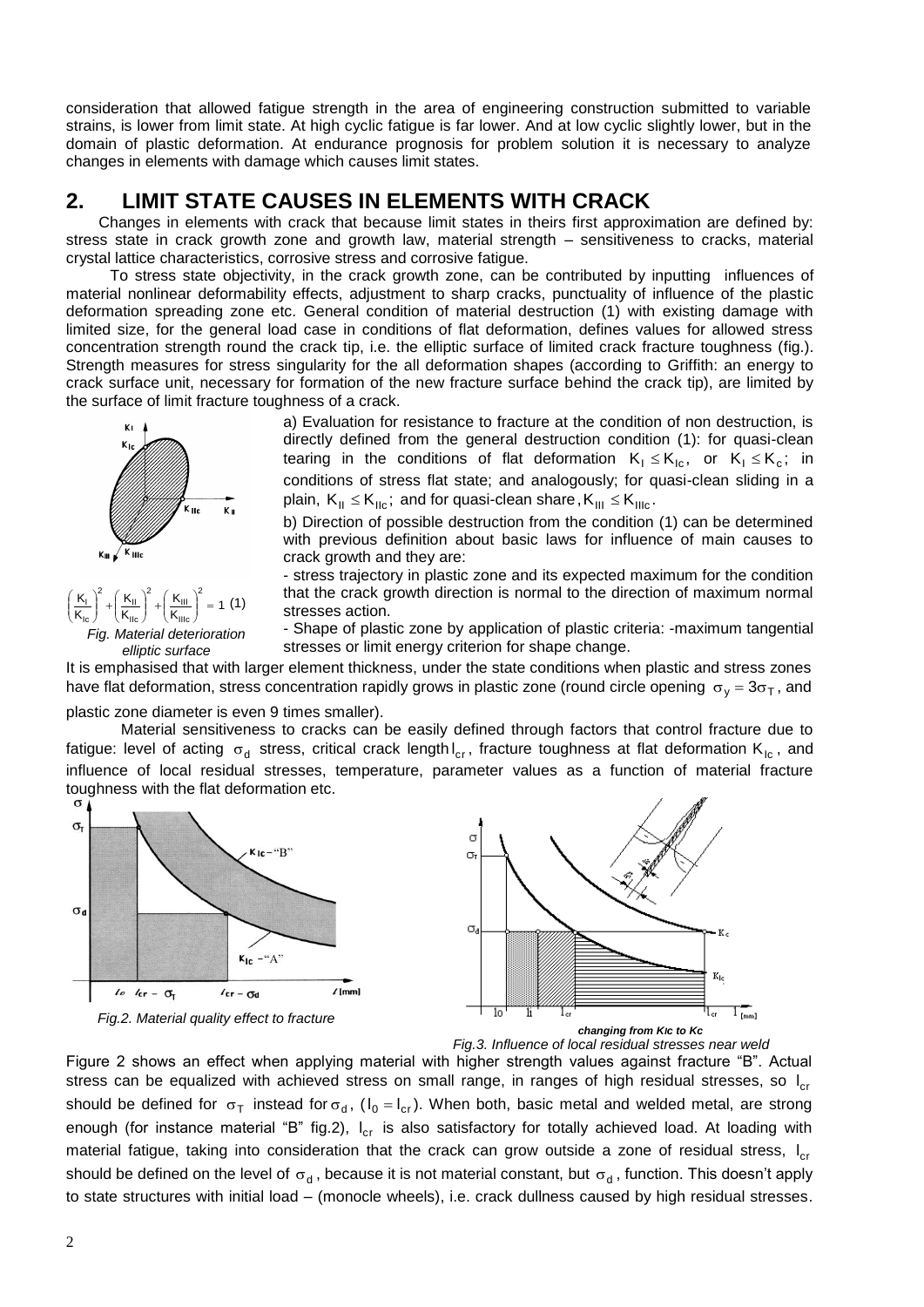Materials with low values of  $\mathsf{K}_{\mathsf{lc}}$  can be applied in cases with decrease of  $\mathsf{\sigma}_\mathsf{d}$  during strain; action of preventing crack initiation; stress rearrangement that causes initiation, growth and the crack is directed to reduction stress area, or it is not oriented towards critical plain of unstable spread cause (case of "scaling" on rails). Figure 3 shows an influence effect from local residual stresses on to fatigue crack increase and also shows an effect of conditions caused by flat deformation and flat stress state crack "loss" due to local weakening of material strength in residual tension ranges. Never the less that in period of following stresses, regions close to weld can hardly show elastic behaviour as a response to stress, there shouldn't be early damage, because plastic behaviour relies on redistribution of local stress concentration. Definition l<sub>cr</sub> for  $\sigma_{\rm d}$ and material thickness analysis is required here. For high values of  $\mathsf{I}_{\mathsf{cr}}$ , sub critical growth of fatigue crack is a cause for stress weakening, which results in stress in plane or elastic-plastic behaviour. Determined l<sub>cr</sub> is by accomplished stress at elements where appearance of cracks is expected, and than  $I_{cr}$  is compared to maximum possible value from the basis of possible technology of manufacture and inspection. For high strength materials any crack that appears should be hold rapidly, so it doesn't leave high residual stress range (I $_{\rm 0}$  fig.3.). The effect is small at crack fatigue growth.



Figure 4 shows influence the temperature on strength in conditions of flat deformation $K_{lc}(T_i)$ . Figure 5 shows the effect of  $I_{cr}$  decrease for the same level of  $\sigma_d$  with decrease of  $K_{lc}$  at the temperature decrease. Figure 6 shows the change of parameter n in equation Paris-Erdogan dl/dN =  $\alpha \cdot \Delta K^n$  for different values K<sub>Ic</sub> for material steel with mean and high strength. Figure 6 shows n > 3 for K<sub>Ic</sub> <60 MNm<sup>-3/2</sup> and  $n = 2 \div 4$  for elastic-plastic behaviour.

Material crystal lattice is characterized on the basis of influence to strength and metallurgical influence – when non-metal inclusions act as deformation centre and reduce the initiation period of cracks due to fatigue, location of structural an-homogeneity is a crack start. That can cause fatigue or brittle fracture in the latest stadium.



*Fig.7. Fracture strength changes KIc to Kiscc (x-tests without appearance of crack growth)*



*Fig.8. Crack increase l<sup>o</sup> to lcr from fatigue influence or corrosive influence and from corrosive stress influence*

Presence of impurities in the shape of rough bubbles brings to creation of closed "islands", disturbs integrity, reduces carbon contents, which causes ferrite structure and strength reduction. Hydrogen "flakes" are consequence of cracking of closed hydrogen islands in steel during cooling, which reduces creation period of fatigue cracks. Smaller longitudinal hydrogen flakes (on tracks) are more common during slower cooling, but during fast cooling, piles of longitudinal and transversal hydrogen flakes are created. Nitrogen, during aging of unstable steels, partly changes carbon in carbides and increases influence of intramural phases (sigma and Laves), which bring to fracture. Piles of carbon atoms round dislocations and presence of nitrogen and water carbon nitrides lead to steel hardening and brittle incensement. An-homogenises in contents of P, S, C, O, H oxides, accumulated sulphides, nitrides, carbonizes etc. in the shape of parallel surfaces arranged by high, bring to appearance of woody crack. Annealing only covers with marten sit structure. On working temperature 200 C and higher, marthensit decomposes, plastic state increases and woody appears again due to temperature decrease. At welded ferrite steels, from fracture mechanics